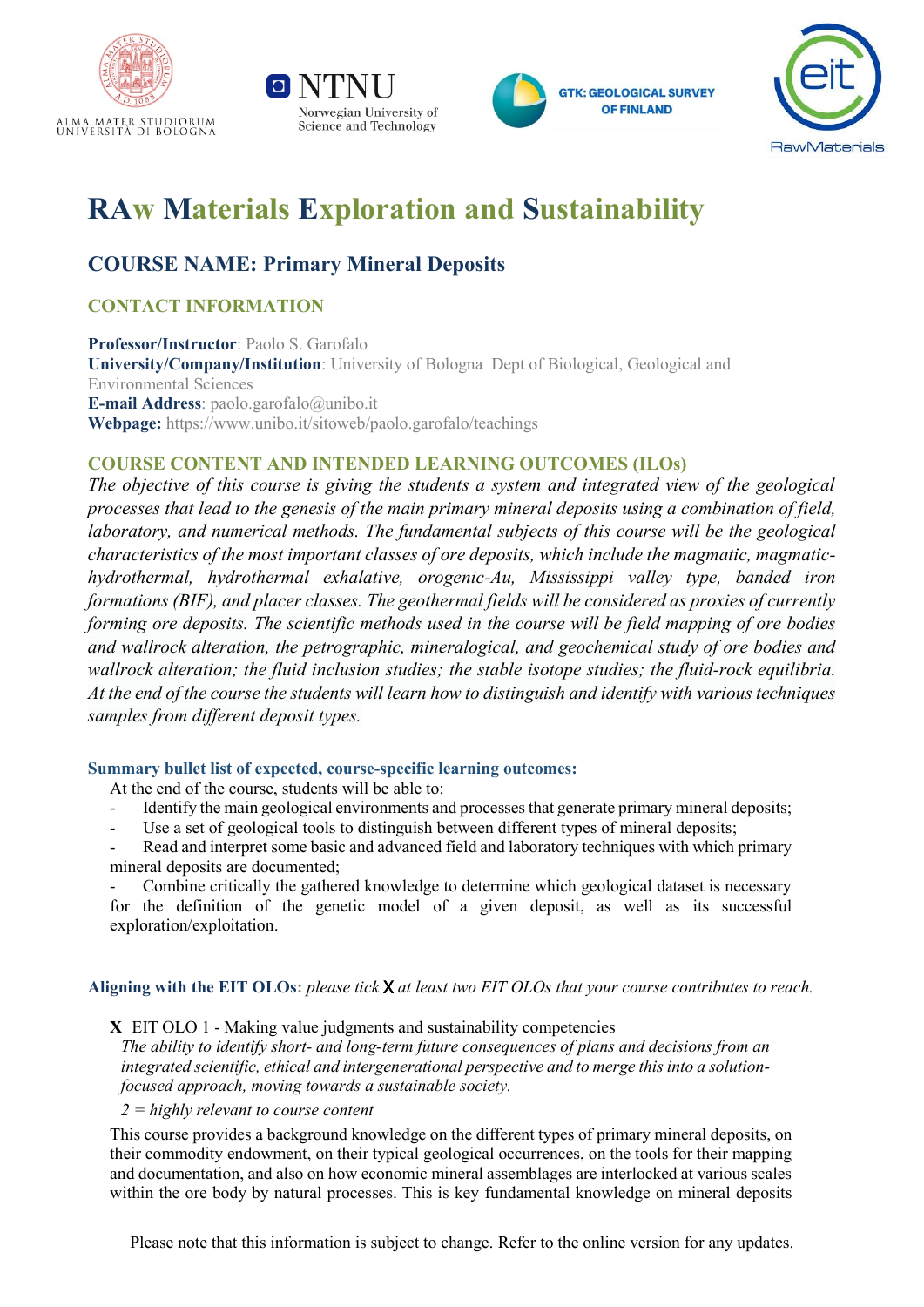







(i.e., starting point of the raw material value chain), which is at the heart of relevant economic evaluation of ore bodies, decisions on exploitation techniques, sustainable mining, and business planning in general.

#### $\Box$  EIT OLO 2 - Entrepreneurship skills and competencies *The ability to translate innovations into feasible business solutions*

- **X** EIT OLO 3 Creativity skills and competencies
	- *The ability to think beyond boundaries and systematically explore and generate new ideas.*

#### *2 = highly relevant to course content*

The study of the genesis of ore deposits is a classic research discipline, probably one of the first to be established historically in geology. To date, looking at the breath of the scientific literature, this discipline is still research-based to a large extent. The potentiality to build cutting-edge skills and competencies in the students is therefore high, but these skills are especially needed if new ideas and concepts are to be found for an efficient exploration and exploitation in the future. Creation of successful new ventures looking at sustainable exploration and exploitation will probably pass through sharper and more detailed ore deposit modelling.

#### **X** EIT OLO 4 - Innovation skills and competencies

*The ability to use knowledge, ideas and technology to create new or significantly improve products, services, processes, policies, new business models or jobs.*

#### *1 = peripherally relevant to the course content*

Because ore deposit characteristics are defined by a combination of distinct documentation techniques that vary – from the regional scale to the microscopic scale – as a function of a large number of factors, mineral deposit studies are inherently multi-disciplinary and require an inquisitive approach. Economic geologists need to combine a large number of data to build a sound genetic model of an ore deposit. To make this discipline ready for the future challenges, this course enriches the classic lectures and field activities with laboratory exercises and seminars by industry/university researchers to present a blend of approaches to mineral deposit studies. Such combination is ideal to foster trans-disciplinary thinking and a broad range of competencies in the students.

#### $\Box$  EIT OLO 5 - Research skills and competencies

*The ability to use cutting-edge research methods, processes and techniques towards new venture creation and growth and to apply these also in cross-disciplinary teams and contexts*

#### **X** EIT OLO 6 - Intellectual transforming skills and competencies

*The ability to transform practical experiences into research problems and challenges*

*2 = highly relevant to course content*

This course offers the potential for developing a number of practical experiences of ore deposit studies via the setup of MSc theses in tandem with mine companies and internship projects with the Rames partners. All these experiences might provide chances to apply ore deposit knowledge beyond the classic academic boundaries. This course might also interact with the other MSc courses on business/economy to explore potential new avenues of mineral deposit studies. This potential coupling of ore deposit studies and business/entrepreneurship applications is a distinct challenging field of development of this MSc programme.

#### $\Box$  EIT OLO 7 - Leadership skills and competencies

*The ability of decision-making and leadership, based on a holistic understanding of the contributions of higher education, research and business to value creation, in limited sized teams and contexts.*

Please note that this information is subject to change. Refer to the online version for any updates.